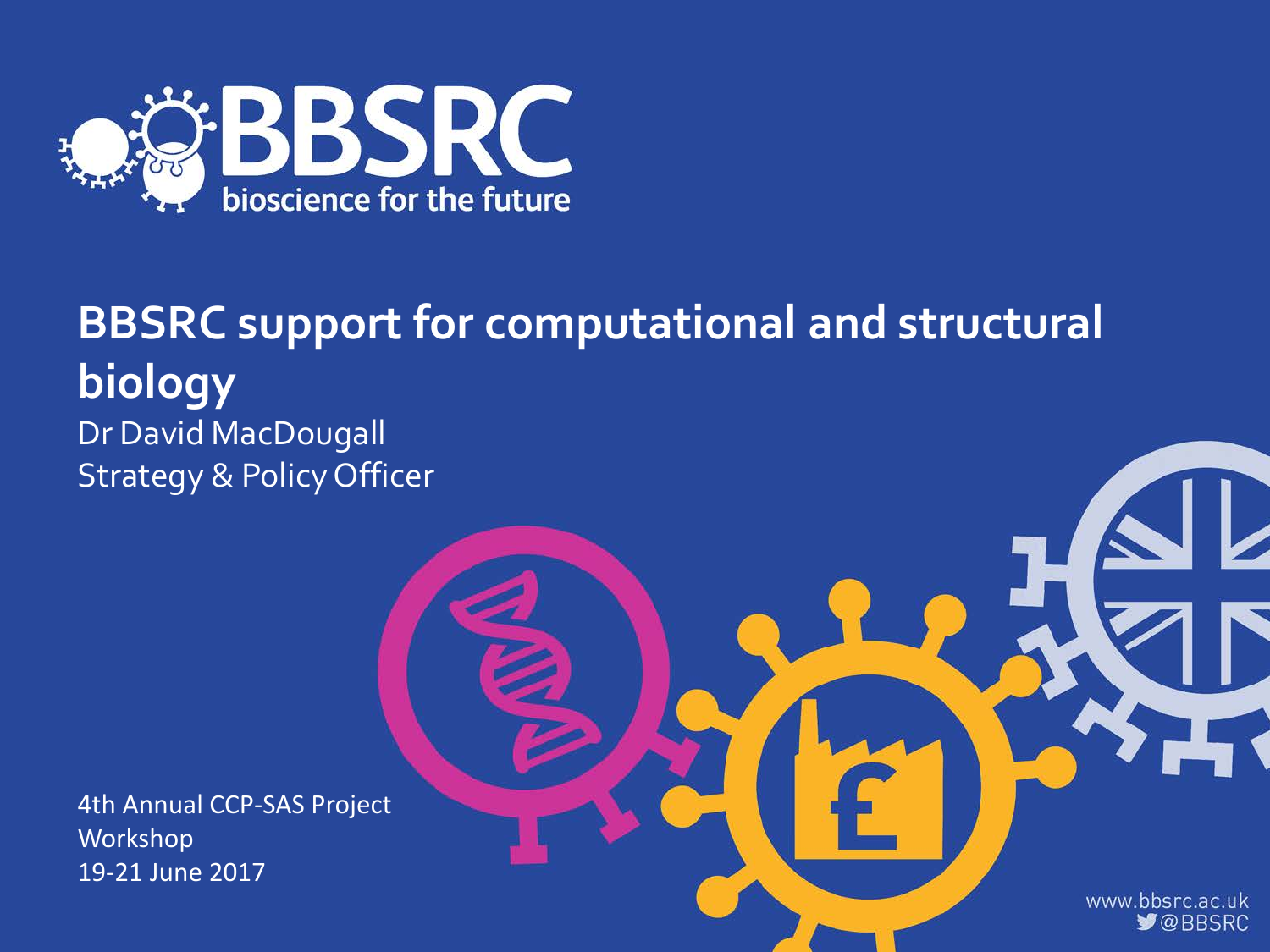BBSRC's vision is for the power of biology to deliver a **healthy**, **prosperous** and **sustainable** future

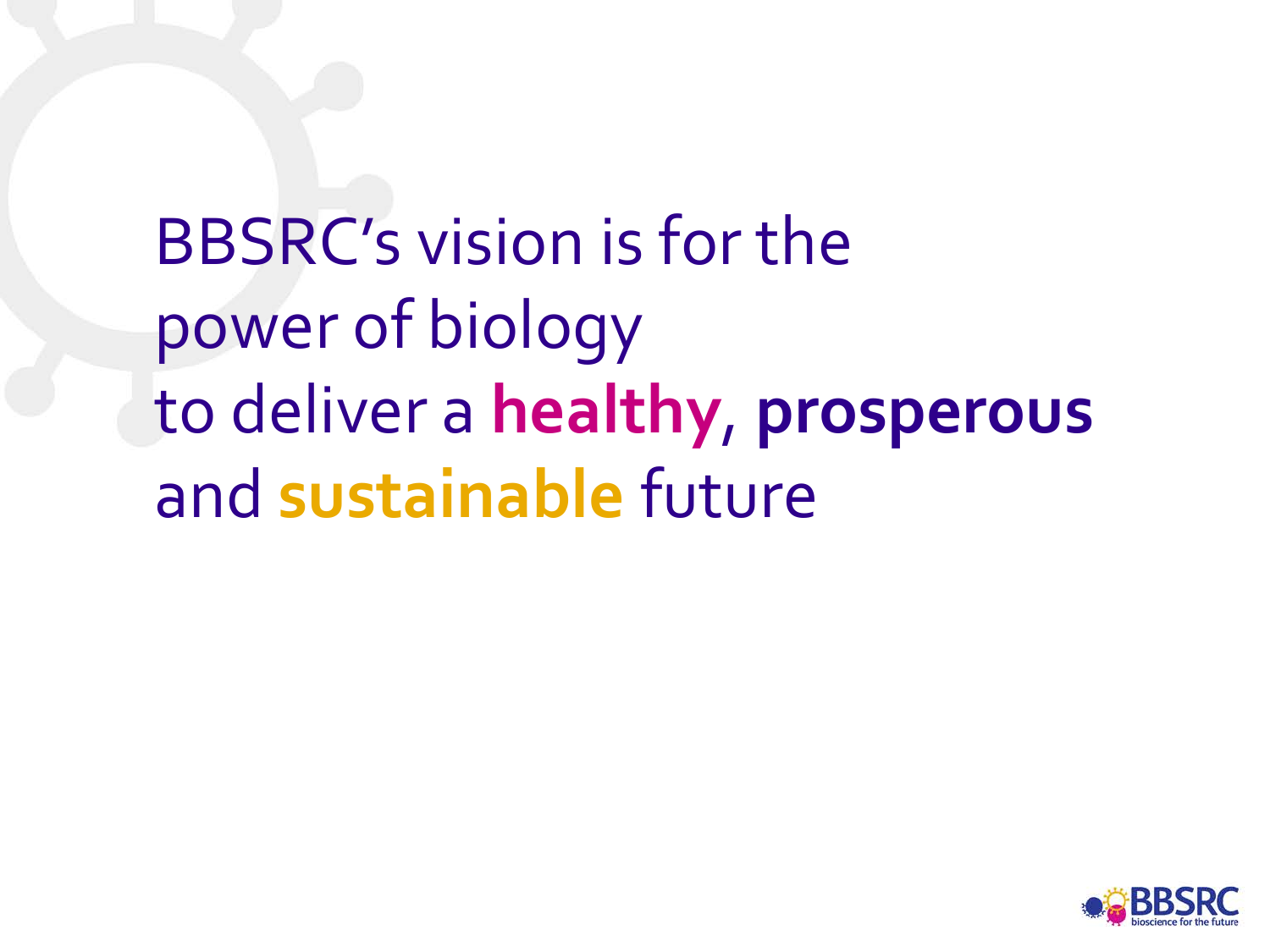# **BBSRC Strategic Priorities**



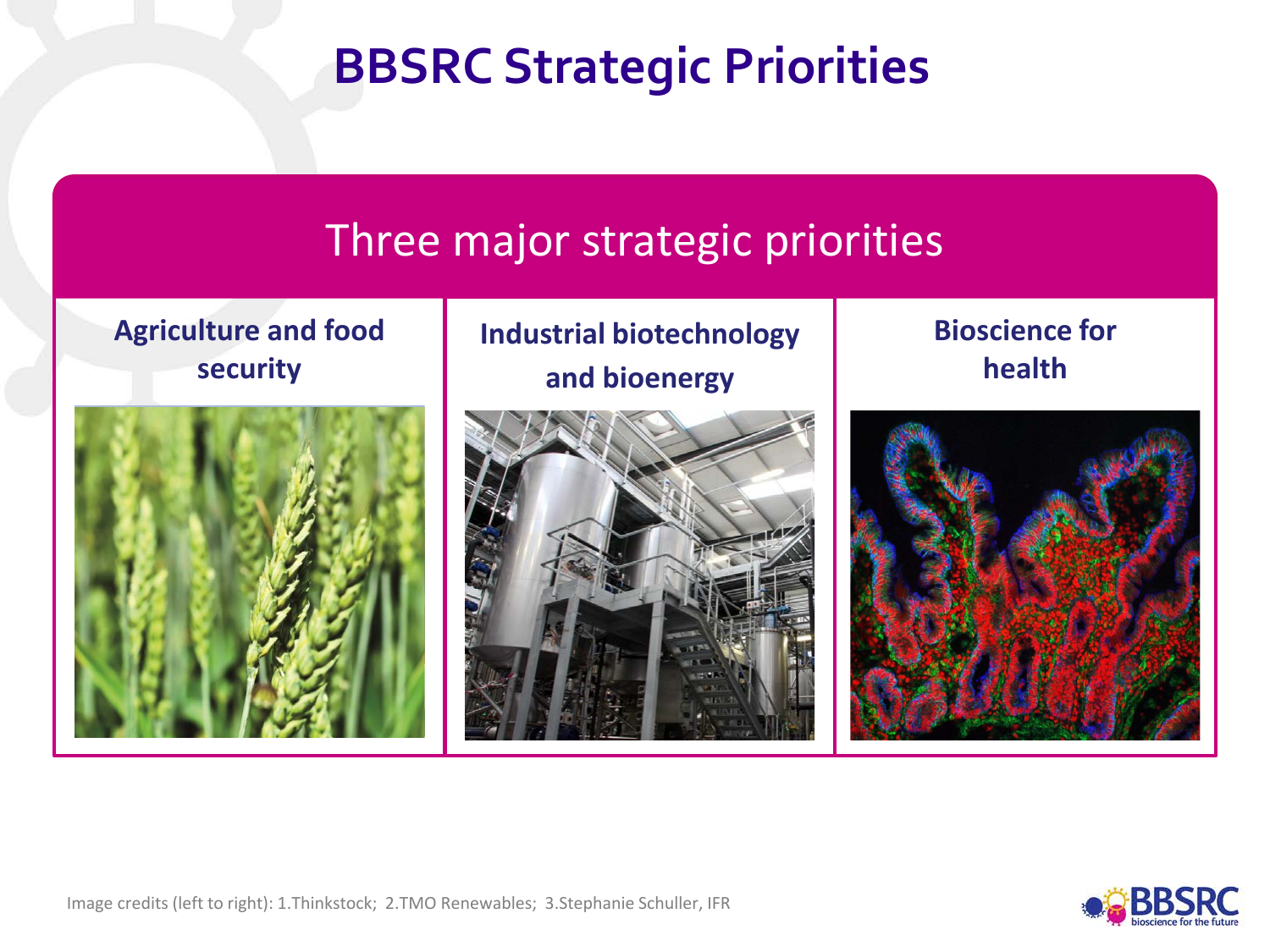# **BBSRC Enabling Themes**



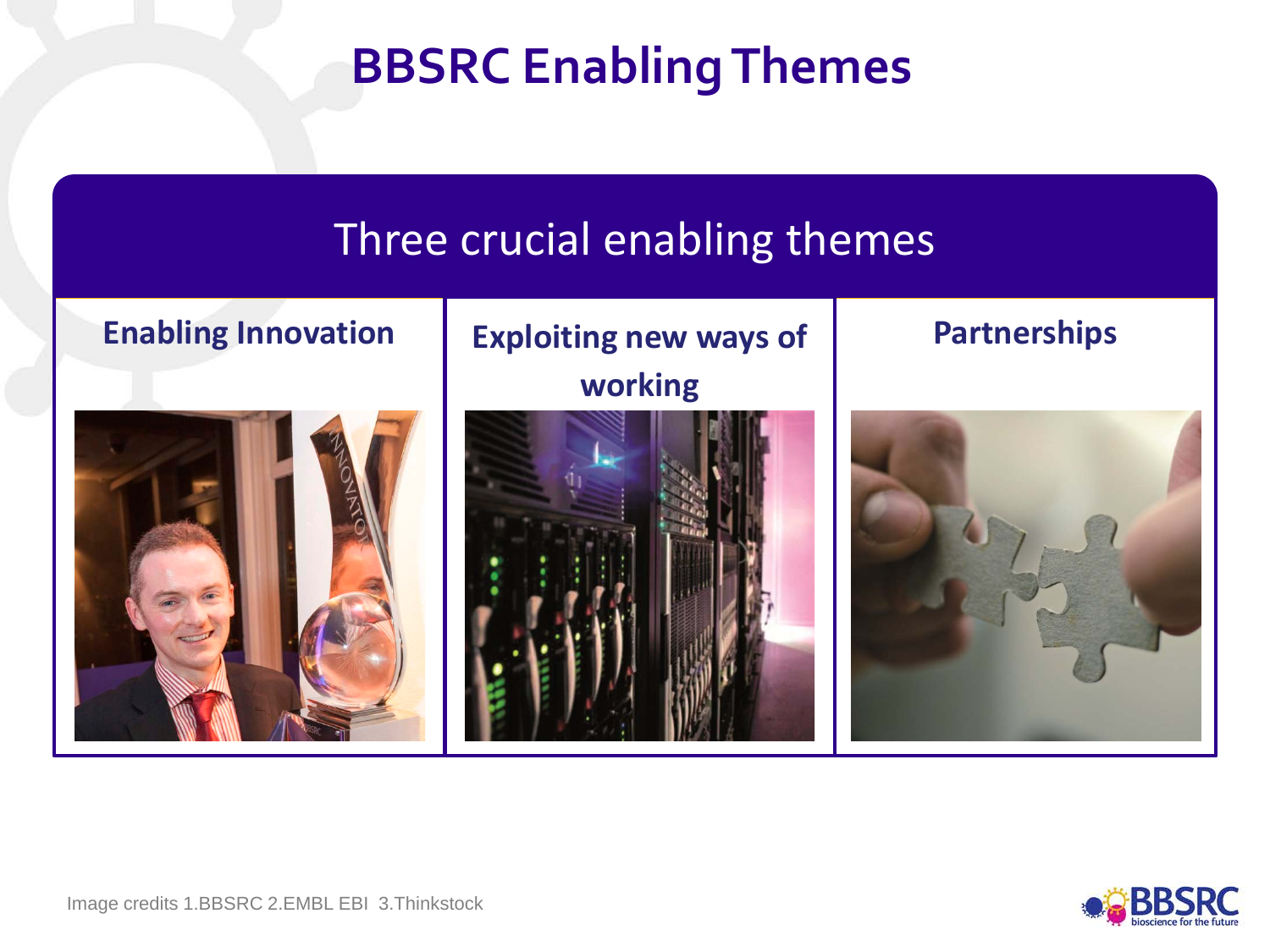### **BBSRC research topics**

Ageing Animal health Animal welfare **Bioenergy** Crop science Diet and Health Immunology Industrial biotechnology Microbiology Neuroscience and behaviour Pharmaceuticals Plant science Regenerative biology and tissue engineering Soil science Stem cells

### **Structural biology**

Synthetic biology

### **Technology development**

The 3 Rs

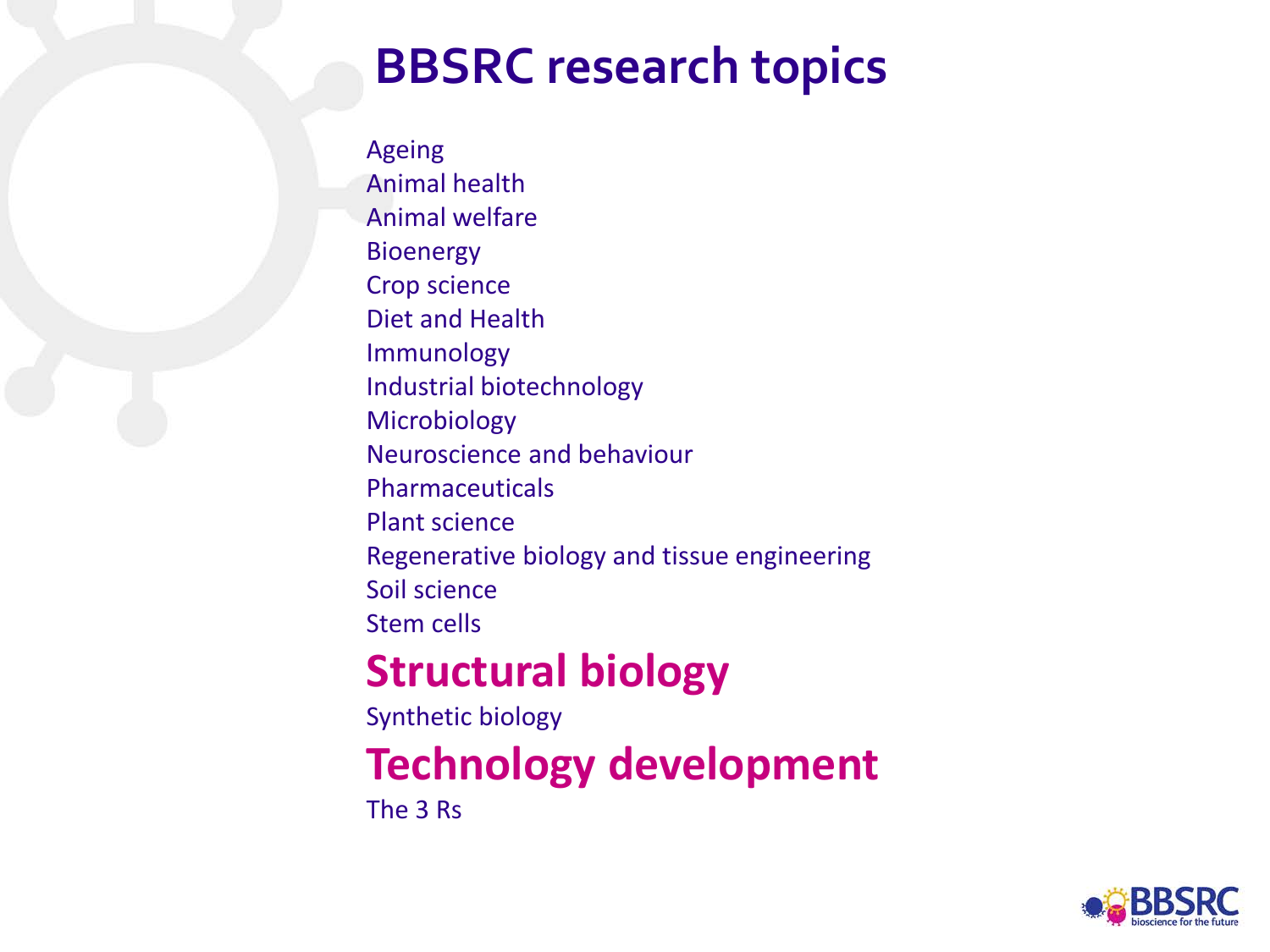### **Responsive mode priority: Data driven biology**

#### The **data driven biology** priority

- aims to encourage the development of the **bioinformatics tools** and **computational approaches** that are required to extract value and generate new biological understanding from the huge volume and diversity of bioscience data now available and so underpin and enable biological research
- seeks to encourage **exploitation** of **advanced computing**  technologies and approaches
- complements the **technology development** priority by providing a focus on the computational tools, resources and methods that are essential to derive maximum value from bioanalytical or biologicalbased technologies

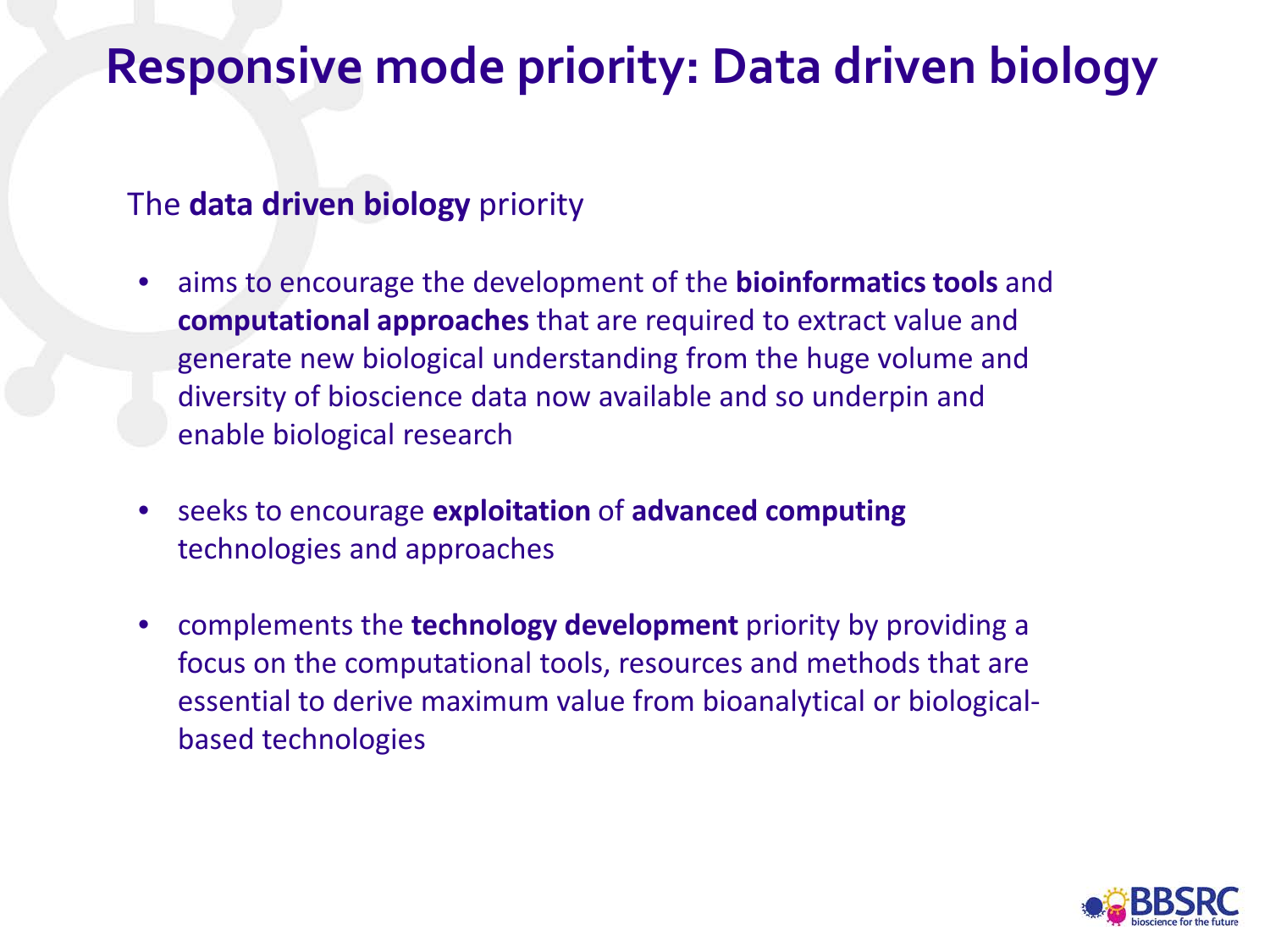# **Collaborative Computing Projects**













Medical Research **MRC** Council

**MRC** 

Medical

Council

Research







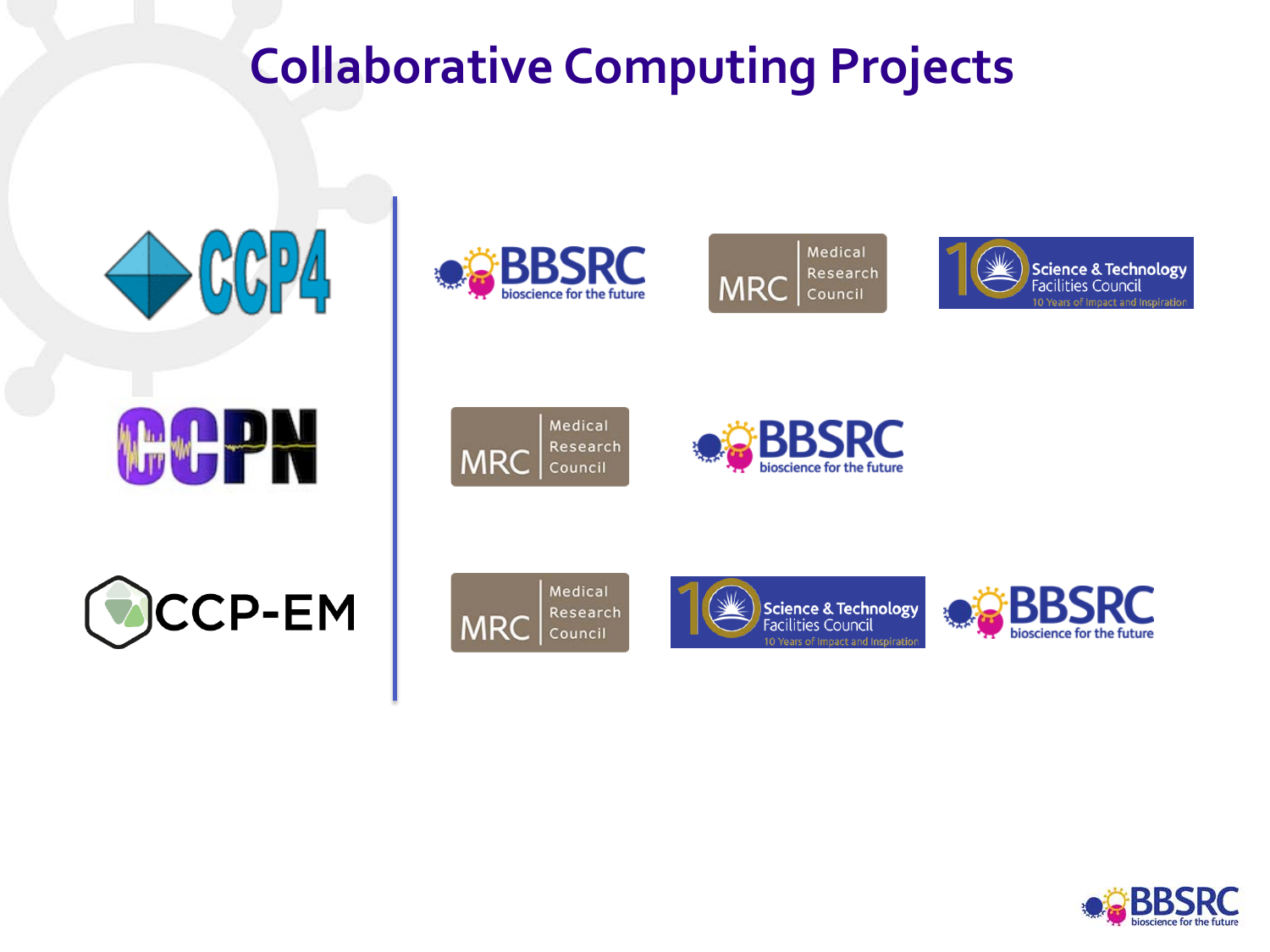# **Why contribute funds to this meeting?**

BBSRC notes the following CCP-SAS meeting aims:

- To discuss applications of SASSIE-web to biological problems (including industrial users)
- To demonstrate the capabilities and applications of the SASSIE-web software for the biological user community
- To offer small group teaching opportunities

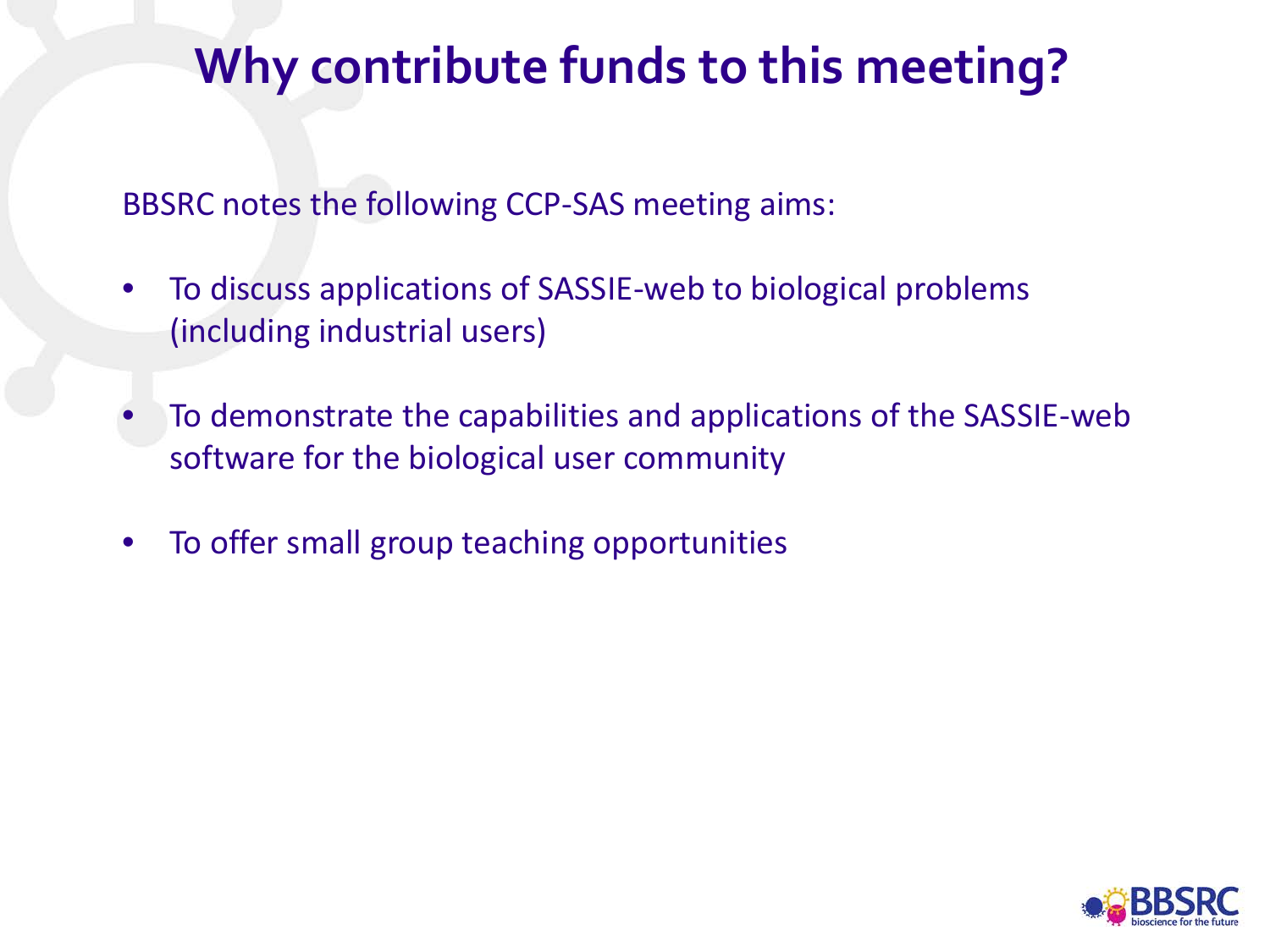# **Relevant funding schemes**

#### **Responsive Mode**: 4<sup>th</sup> October 2017 (deadline for next round)

**Bioinformatics & Biological Resources Fund (BBR): 28<sup>th</sup> September 2017** 

**International Schemes** (BBSRC grant holders)

- Partnering Awards (£20-50k): usually Sep-Nov
- International Workshops (£10k): usually Sep-Nov
- International Travel Award Scheme (£3k): always open